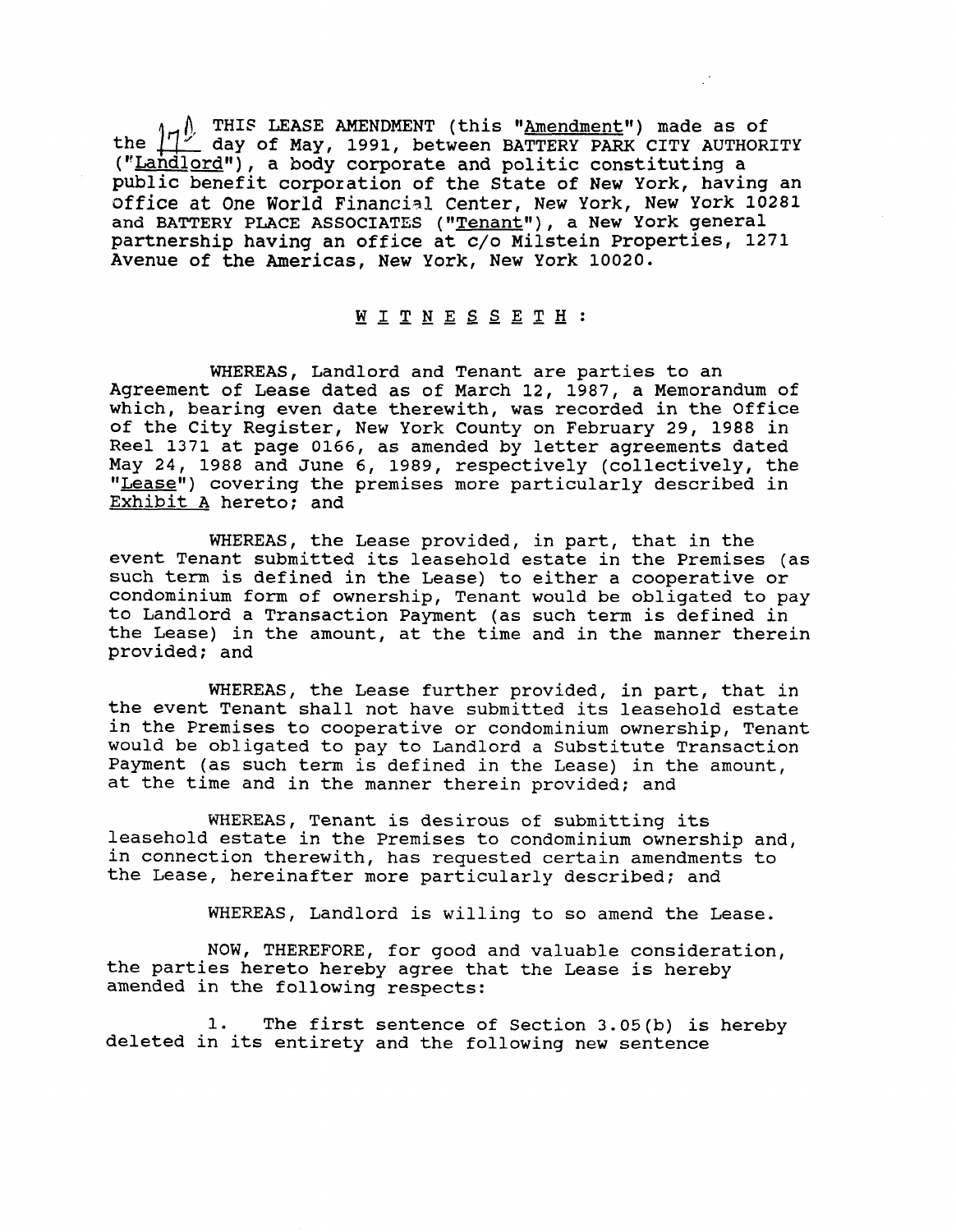substituted therefor: "Except as hereinafter provided, the Transaction Payment, together with interest thereon as hereinafter provided, shall be paid in full on June 30, 1991, provided, however, if Landlord shall have received on account of the Transaction Payment at least \$3,000,000 in the aggregate (exclusive of interest) and no Default shall have occurred and be continuing under this Lease on June 30, 1991, then except as hereinafter provided, the balance of the Transaction Payment, together with interest thereon as hereinafter provided, shall be paid in full on September 30, 1991, provided, however, if Landlord shall have received on account of the Transaction Payment at least \$6,000,000 in the aggregate (exclusive of interest) and no Default shall have occurred and be continuing under this Lease on September 30, 1991, then except as hereinafter provided, the balance of the Transaction Payment, together with interest thereon as hereinafter provided, shall be paid in full on the fifth anniversary of the Commencement Date."

2. Section 3.05(b) is further amended by inserting at the end of the first sentence in said section a new sentence to read as follows: "In addition to the payments on account of the Transaction Payment together with interest thereon as herein provided required to be paid by Tenant hereunder, Tenant may, at its option, pay the Transaction Payment or portions thereof together with such interest from time to time prior to the date or dates the Transaction Payment together with interest thereon as herein provided is so required to be paid hereunder."

3. Section 3.05(b) is further amended by inserting at the end of subparagraph (ii) thereof a new subparagraph, "subparagraph (iii)", to read as follows:

> "(iii) All Net Sales Proceeds received subsequent to the expiration of the Marketing Period shall be distributed by check subject to collection immediately upon receipt by Tenant as follows:

(A) First, Tenant shall pay to Landlord on account of the Transaction Payment one hundred percent (100%) of the Net Sales Proceeds until Landlord shall have received an amount equal to the Transaction Payment and all accrued interest thereon, such Net Sales Proceeds to be applied first to accrued and unpaid interest on the Transaction Payment at the rate hereinafter provided and thereafter to the Transaction Payment; and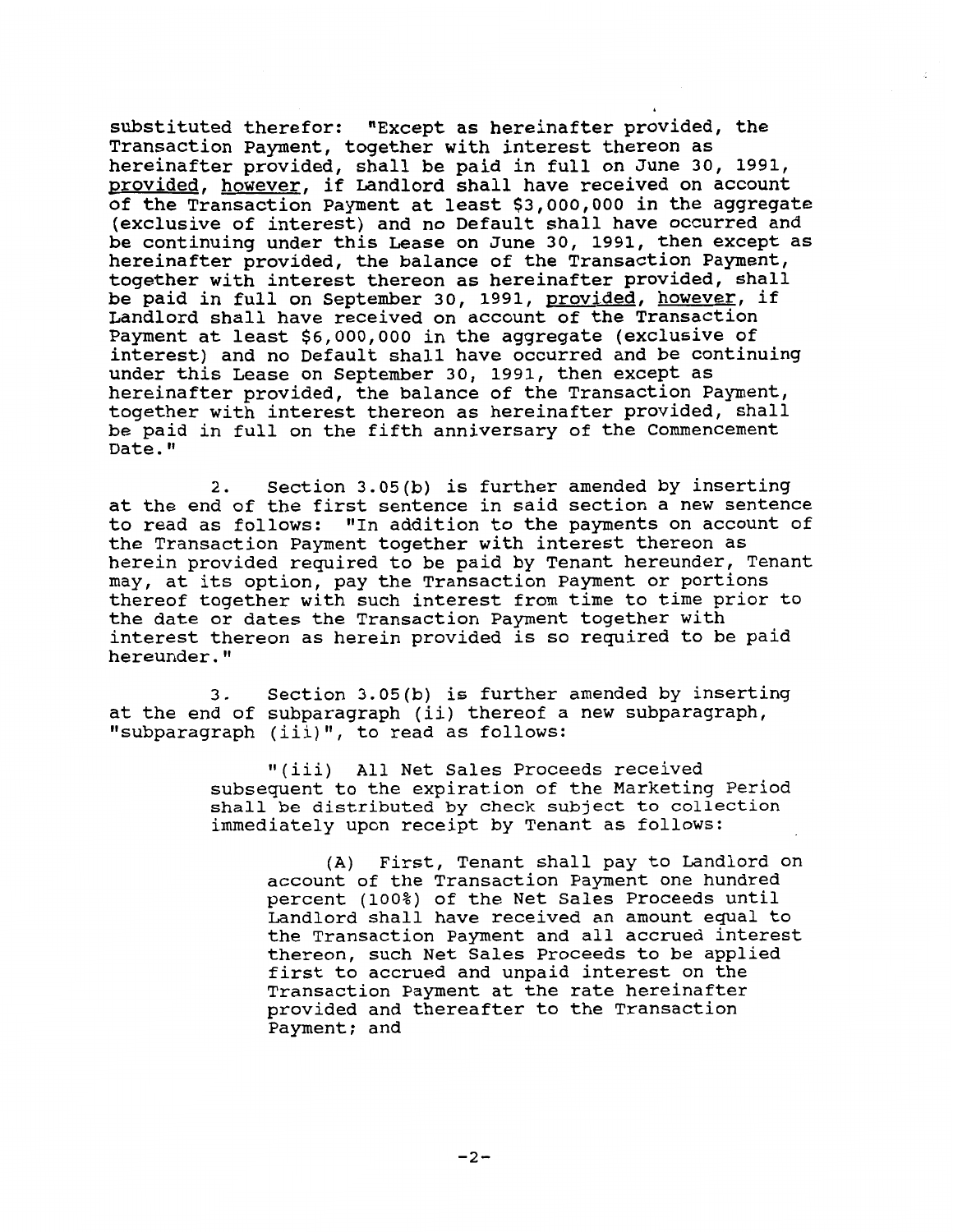(B) Thereafter, the Net Sales Proceeds shall be distributed in accordance with the provisions of Section 3.09 hereof."

4. Section 3.05(c) is hereby amended by inserting at the end of subparagraph (v) thereof a new subparagraph, **If** subparagraph (vi) ", to read as follows:

> "(vi) If made subsequent to the fourth anniversary of the Commencement Date, the Transaction Payment shall be in the amount of \$13,966,112, together with interest accruing on the unpaid amount of the Transaction Payment from time to time from and after the fourth anniversary of the Commencement Date at the rate of seven and one-half (7.5%) percent per annum.

5. The third sentence of Section 3.06(a) is hereby amended by deleting the word "and" between the words "hereof" and "thirty" and substituting a comma "," therefor and inserting at the end of said sentence the phrase "and on or before March 12, 1991, to \$14,315,264."

6. The first sentence of section 3.08(a), in clause (ii) thereof, is hereby amended by deleting from said clause the phrase "the fourth anniversary of the Commencement Date" and substituting therefor the phrase "June 30, 1991, subject to Tenant's right to extend such date to September 30, 1991, subject to Tenant's right to further extend such date to March 12, 1992."

7. Section 3.08(a) is further amended by inserting at the end of subparagraph (v) thereof a new subparagraph, "subparagraph (vi)", to read as follows:

> "(vi) In the event the Substitute Transaction Payment Date shall occur subsequent to the fourth anniversary of the Commencement Date, the Substitute Transaction Payment shall be in the amount of \$13,966,112, together with interest accruing on the unpaid amount of the Substitute Transaction Payment from time to time from and after the fourth anniversary of the Commencement Date at the rate of seven and one-half (7.5%) percent per annum, such Substitute Transaction Payment and interest to be<br>payable as herein provided. In the event Tenant shall payable as herein provided. not have submitted its leasehold estate in the Premises to cooperative or condominium ownership by June 30, 1991, Tenant shall have the right to extend the date set forth in  $Section 3.08(a) (ii)$  for such

> > $-3-$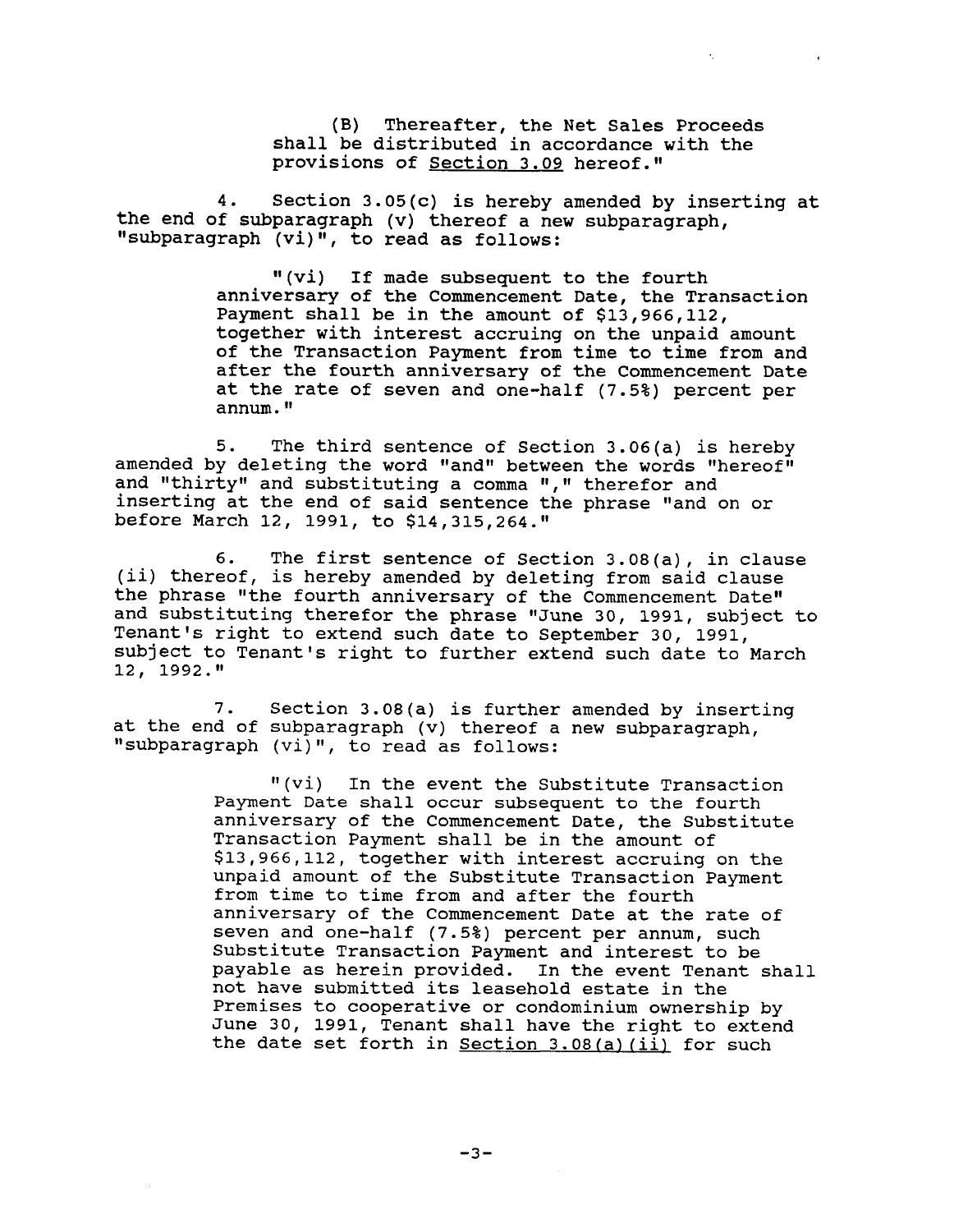submission by Tenant from June 30, 1991 to September 30, 1991 by payment to Landlord, on account of the Substitute Transaction Payment, of \$3,000,000 plus interest on the Substitute Transaction Payment for the period from March 12, 1991 to and including June 30, 1991 at the rate as aforesaid, such payment to be made on June 30, 1991. In the event such submission by Tenant shall not have occurred by September 30, 1991, provided Tenant shall have made the payment required to be made by Tenant on June 30, 1991, Tenant shall have the right to further extend the date set forth in Section 3.08(a) (ii) for such submission by Tenant from September 30, 1991 to March 12, 1992 by payment to Landlord, on account of the Substitute Transaction Payment, of an additional \$3,000,000 plus interest on the balance of the Substitute Transaction Payment for the period from July 1, 1991 to and including September 30, 1991 at the rate as aforesaid, such payment to be made on September 30, 1991."

8. Section 3.08(c) is hereby amended by inserting between the words "Payment" and "Tenant" the phrase "or any portion thereof, (x) if the Substitute Transaction Payment together with interest thereon as herein provided shall have been paid in full" and inserting at the end of said Section 3.08(c) the phrase "and (y) if the Substitute Transaction Payment together with such interest shall have been paid in part, the Transaction Payment (and interest thereon) required to be paid by Tenant pursuant to Section 3.05 hereof shall be reduced by an amount equal to the portion of the Substitute Transaction Payment (and interest thereon) paid by Tenant hereunder."

respects :

9. Article 42 is hereby amended in the following

- (a) The definition of "Initial Unit Transfers" contained in Section 42.01 is hereby amended by deleting therefrom "thirty-five percent (35%)" in clause (i) thereof and substituting therefor "fifteen percent (15%)".
- (b) The definition of "Letter of Credit Amount" contained in Section 42.01 is hereby amended by deleting therefrom the figure  $"$1,135,890"$  in clause (i) thereof and substituting therefor "\$2,905,592.30".
- (c) The first sentence of subparagraph (iv) of Section 42.03(c) is hereby amended by (x)

 $-4-$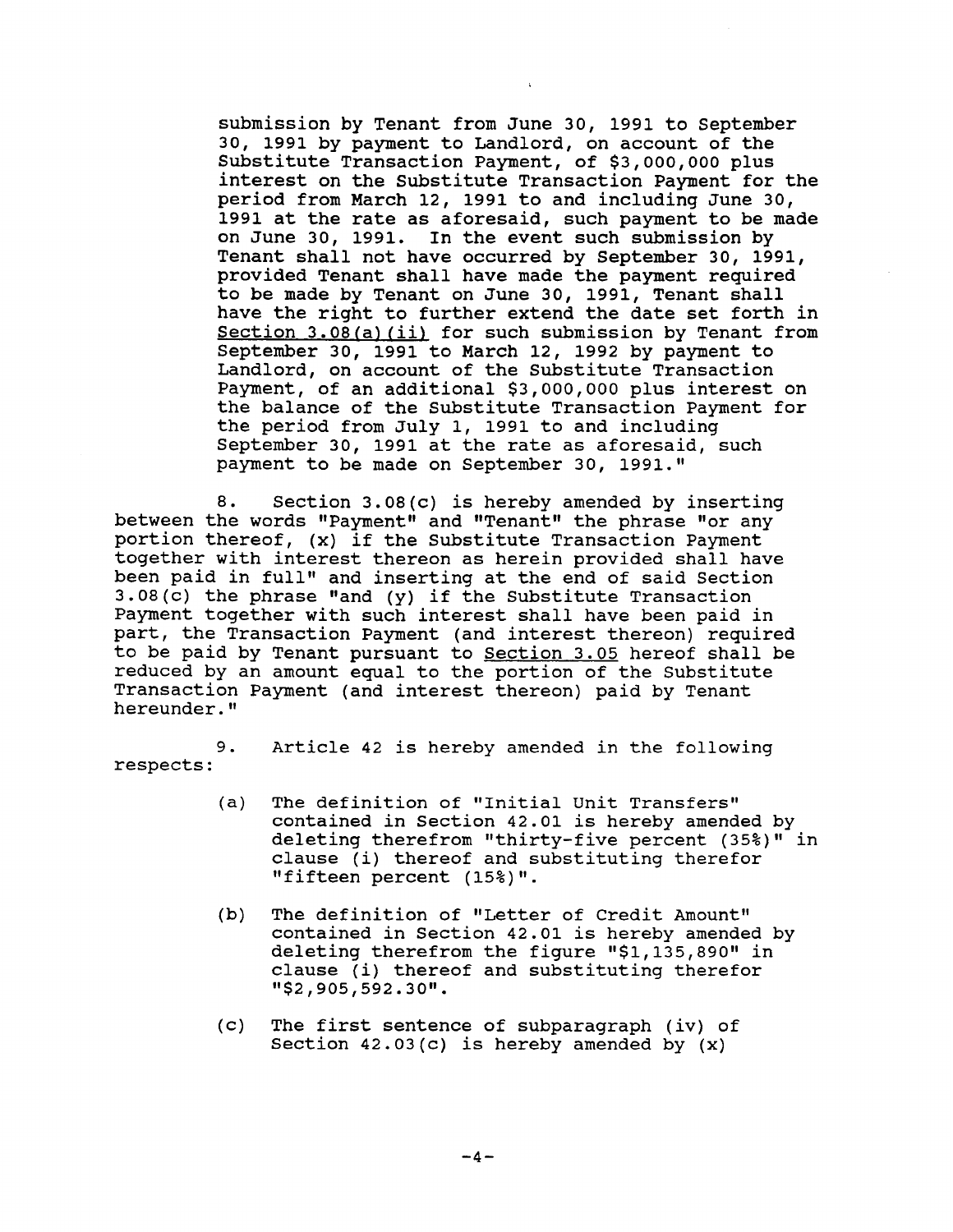deleting from the third line thereof the figure "35%" and substituting therefor the figure "20%" and (y) inserting the phrase "not less than fifteen percent (15%) of" in clause (z) between the words "of" and "such".

- (d) Section 42.04(c) is hereby amended by deleting therefrom  $"35\$ " and substituting therefor  $"15\$ ".
- (e) Section 42.05(a) is hereby amended by inserting the following sentence at the end of said Section: "Notwithstanding anything herein contained to the contrary, the requirement of Sponsor to deliver the Condominium Letter of Credit shall be deemed satisfied by the retention by Landlord of the Construction Period Letter of Credit, which Construction Period Letter of Credit shall secure the obligations of Tenant under Section 11.12 hereof and Tenant and each Unit Owner under this subparagraph  $42.05(a)$ ."
- (f) Section 42.05(d) is hereby amended by deleting from clause (ii) thereof in the third line the word "Substantial".

10. The last sentence of section 11.12 is hereby deleted in its entirety.

11. Section 11.13 is hereby amended by inserting the following sentence as the next to last sentence in said Section:

> "In the event Landlord shall have so presented the Construction Period Letter of Credit as aforesaid, in addition to the rights and remedies provided to Landlord hereunder, Tenant shall, within ten (10) days after notice from Landlord, deliver to Landlord an irrevocable letter of credit in the same amount as, and containing terms and conditions identical to, the one presented by Landlord, and thereupon Landlord shall pay the unapplied balance to Tenant and the Event of Default with respect to which the security was applied shall be deemed cured."

12. Section 11.13 is further amended by inserting at the beginning of the last sentence in said Section the phrase "Except as otherwise specifically provided in Article 42 hereof," and deleting from said sentence the word "Unless" and substituting therefor the word "unless".

13. The provisions of this Amendment shall be incorporated in an amendment to the Condominium Plan (as such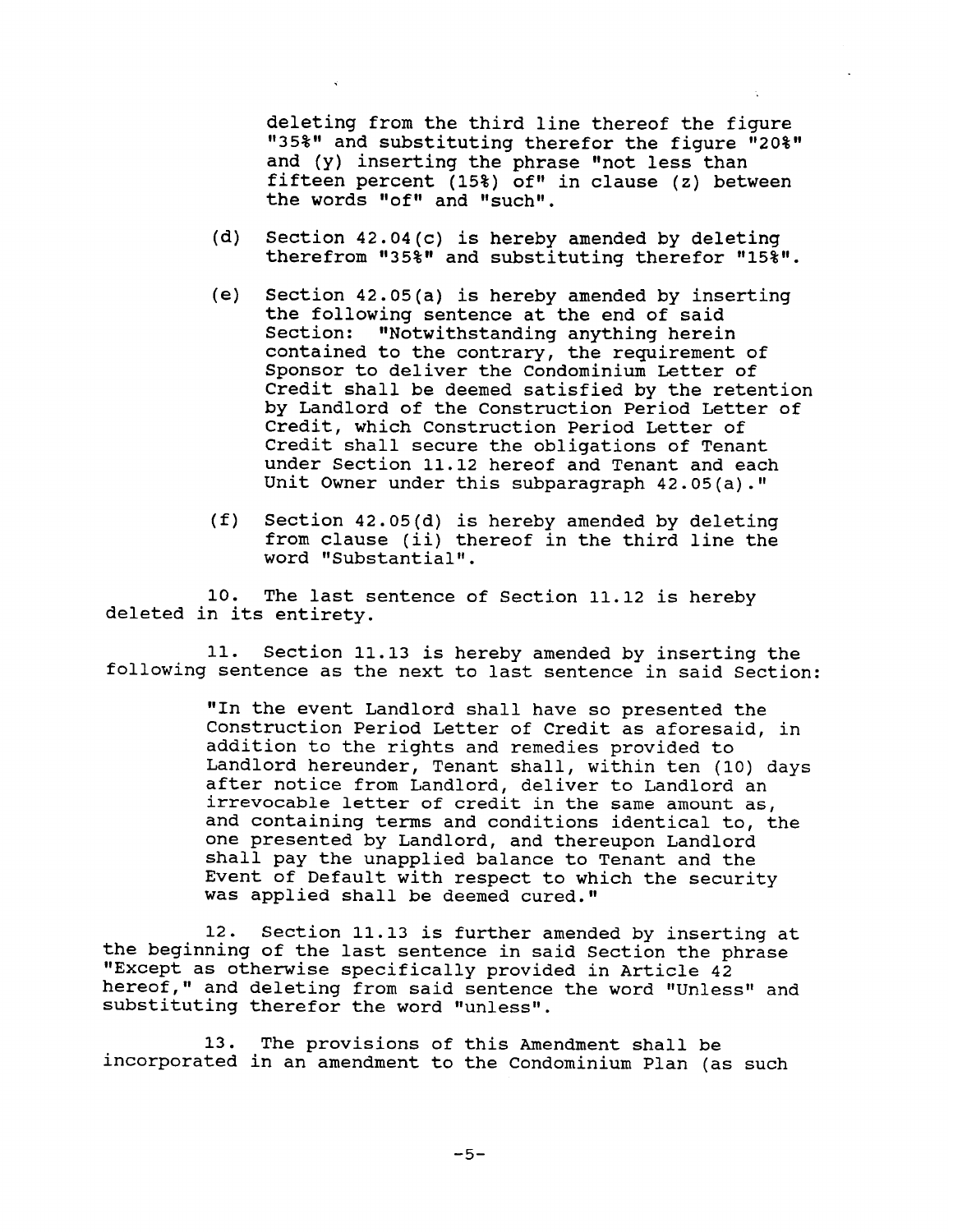term is defined in the Lease), which amendment shall comply with the provisions of Article 42 of the Lease.

14. Except as herein amended, the terms and provisions of the Lease, in all other respects, shall remain unmodified and in full force and effect.

IN WITNESS WHEREOF, the parties hereto have executed this Amendment as of the day and year first above written.

BATTERY PARK CITY AUTHORITY

**C**  By: Its: <u>Le jet</u>

BATTERY PLACE ASSOCIATES

--- - ---- By: -. A General Partner

 $\overline{a}$ 

 $2667q$